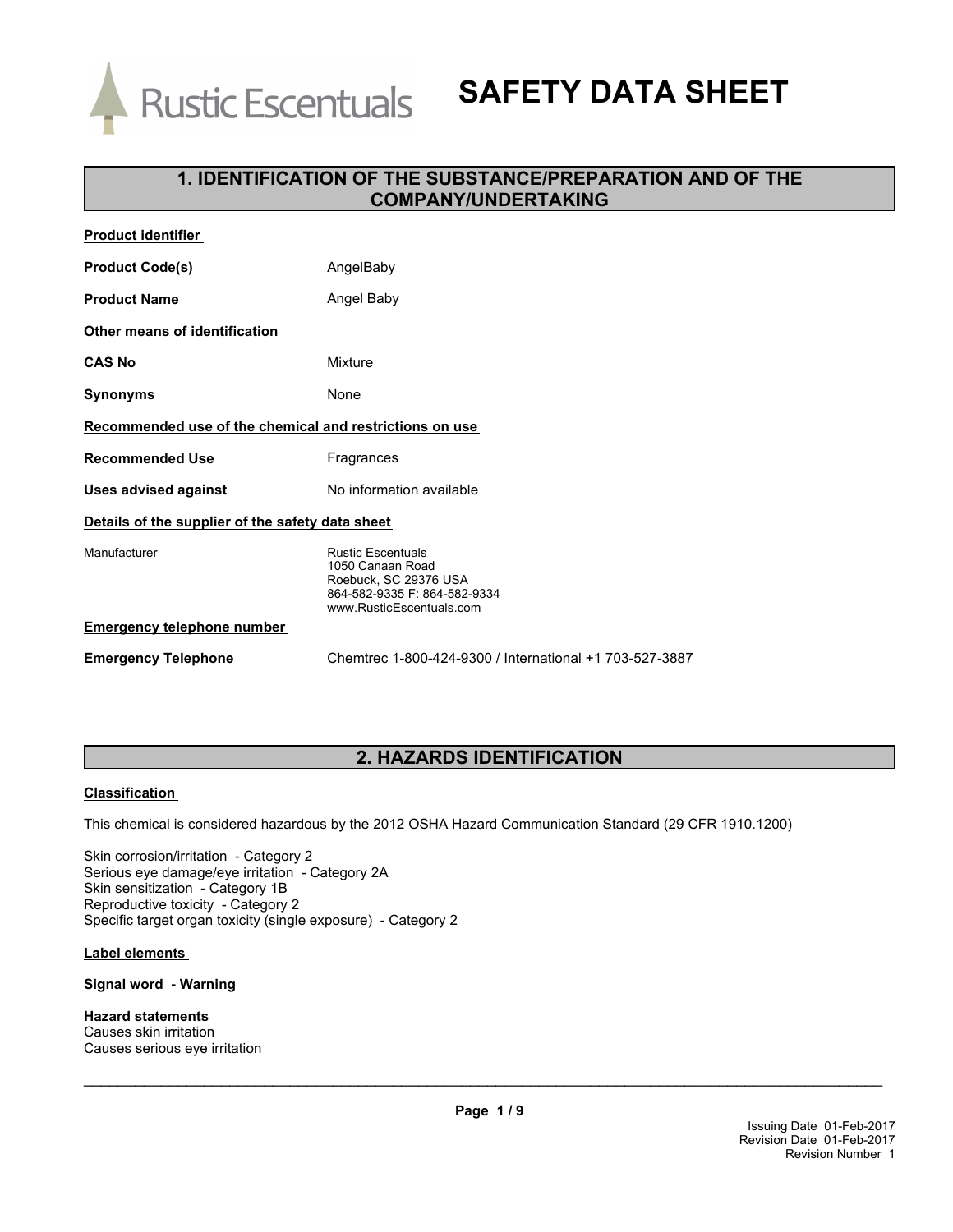May cause an allergic skin reaction Suspected of damaging fertility or the unborn child May cause damage to organs



**Appearance** clear liquid **Physical State @20°C** liquid

**Odor** Characteristic

#### **Precautionary Statements**

Obtain special instructions before use Do not handle until all safety precautions have been read and understood Wear protective gloves/protective clothing/eye protection/face protection Wash face, hands and any exposed skin thoroughly after handling Contaminated work clothing must not be allowed out of the workplace Do not breathe dust/fume/gas/mist/vapors/spray Do not eat, drink or smoke when using this product

IF exposed or concerned: Get medical advice/attention Specific treatment (see .? on this label) IF IN EYES: Rinse cautiously with water for several minutes. Remove contact lenses, if present and easy to do. Continue rinsing If eye irritation persists: Get medical advice/attention IF ON SKIN: Wash with plenty of water and soap Take off contaminated clothing and wash it before reuse If skin irritation or rash occurs: Get medical advice/attention

\_\_\_\_\_\_\_\_\_\_\_\_\_\_\_\_\_\_\_\_\_\_\_\_\_\_\_\_\_\_\_\_\_\_\_\_\_\_\_\_\_\_\_\_\_\_\_\_\_\_\_\_\_\_\_\_\_\_\_\_\_\_\_\_\_\_\_\_\_\_\_\_\_\_\_\_\_\_\_\_\_\_\_\_\_\_\_\_\_\_\_\_\_

#### **Precautionary Statements - Storage**

Store locked up

#### **Precautionary Statements - Disposal**

Dispose of contents/container to an approved waste disposal plant

#### **Hazards not otherwise classified (HNOC)**

Not applicable

#### **Other Information**

May be harmful if swallowed May be harmful in contact with skin Very toxic to aquatic life with long lasting effects Very toxic to aquatic life

**Unknown acute toxicity** 0 % of the mixture consists of ingredient(s) of unknown toxicity

### **3. COMPOSITION/INFORMATION ON INGREDIENTS**

#### **Substance**

| Chemical name           | CAS No        | Weight-%  | Trade secret |
|-------------------------|---------------|-----------|--------------|
| GALAXOLIDE 50 IPM       | 1222-05-5     | $20 - 30$ |              |
| HEXYL CINNAMIC ALDEHYDE | 101-86-0      | $20 - 30$ |              |
| <b>LINALOOL</b>         | 78-70-6       | 1 - 10    |              |
| PATCHOULI OIL           | 8014-09-3     | 1 - 10    |              |
| LILIAL                  | $80 - 54 - 6$ | 1 - 10    |              |
| COUMARIN                | $91 - 64 - 5$ | $-10$     |              |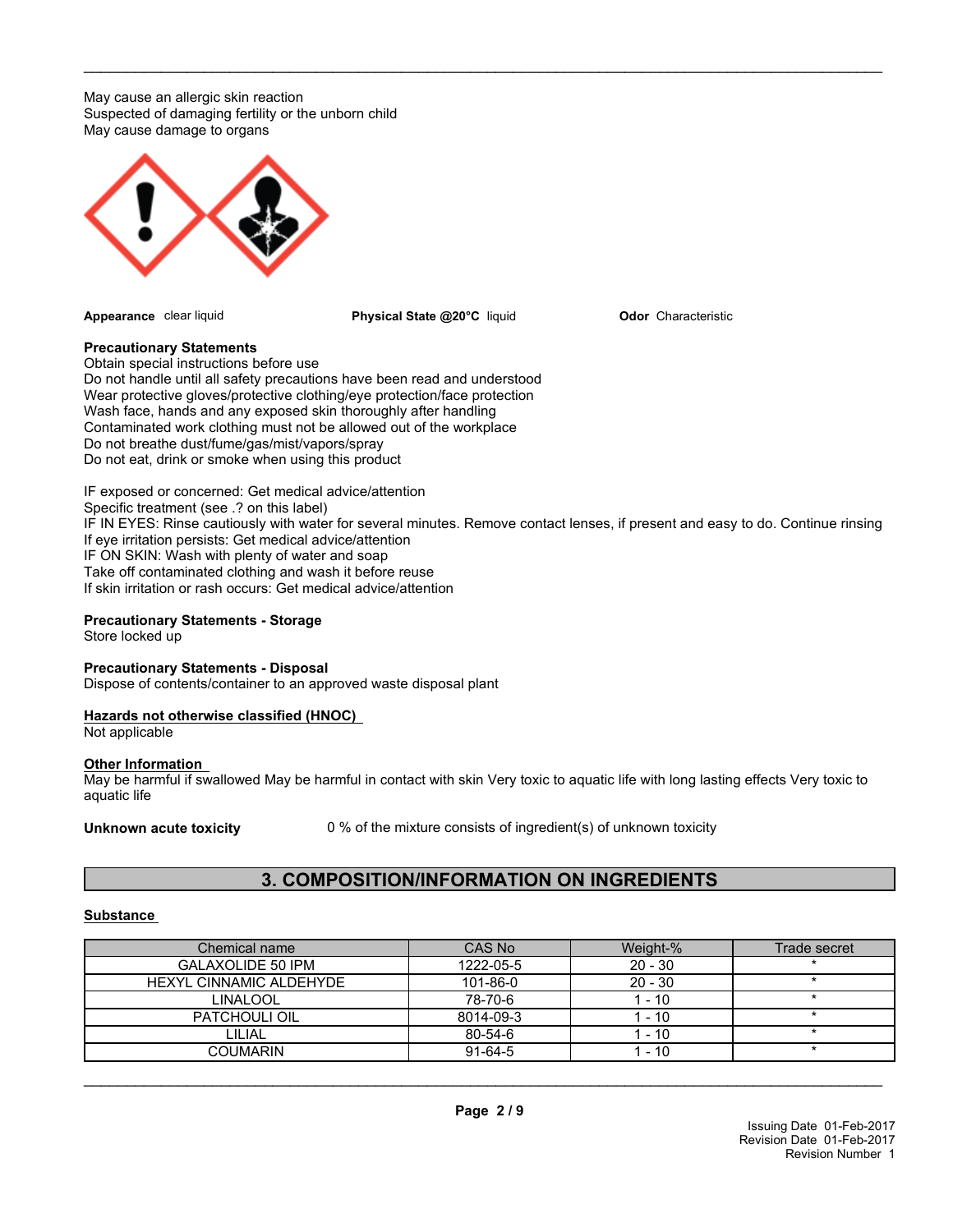| <b>HEXYL SALICYLATE</b> | 6259-76-3   | $1 - 10$ | $\star$ |
|-------------------------|-------------|----------|---------|
| VERDOX                  | 88-41-5     | 1 - 10   | $\star$ |
| LINALYL ACETATE         | 115-95-7    | 1 - 10   |         |
| <b>HEDIONE</b>          | 24851-98-7  | 1 - 10   |         |
| STYRALLYL ACETATE       | 93-92-5     | 1 - 10   |         |
| <b>GERANIOL</b>         | 106-24-1    | $1 - 10$ | $\star$ |
| ETHYL VANILLIN          | 121-32-4    | $1 - 10$ | $\star$ |
| <b>TRIPLAL</b>          | 68039-49-6  | <1       | $\star$ |
| <b>BENZYL BENZOATE</b>  | 120-51-4    | <1       | $\ast$  |
| <b>CITRATHAL</b>        | 147060-73-9 | <1       | $\star$ |

\*The exact percentage (concentration) of composition has been withheld as a trade secret.

### **4. FIRST AID MEASURES**

#### **Description of first aid measures**

**Inhalation** Remove to fresh air.

- Eye contact **Rinse thoroughly with plenty of water for at least 15 minutes, lifting lower and upper eyelids.** Consult a physician.
- **Skin contact** Wash skin with soap and water.
- **Ingestion Ingestion Clean mouth with water and drink afterwards plenty of water.**

#### **Most important symptoms and effects, both acute and delayed**

**Symptoms** No information available.

#### **Indication of any immediate medical attention and special treatment needed**

**Note to physicians** Treat symptomatically.

### **5. FIRE-FIGHTING MEASURES**

| <b>Suitable Extinguishing Media</b>                                                                              | Use extinguishing measures that are appropriate to local circumstances and the<br>surrounding environment.                            |
|------------------------------------------------------------------------------------------------------------------|---------------------------------------------------------------------------------------------------------------------------------------|
| Unsuitable extinguishing media                                                                                   | CAUTION: Use of water spray when fighting fire may be inefficient.                                                                    |
| Specific hazards arising from the<br>chemical                                                                    | No information available.                                                                                                             |
| <b>Explosion data</b><br><b>Sensitivity to Mechanical Impact None.</b><br><b>Sensitivity to Static Discharge</b> | None.                                                                                                                                 |
| Special protective equipment for<br>fire-fighters                                                                | Firefighters should wear self-contained breathing apparatus and full firefighting turnout<br>gear. Use personal protection equipment. |

### **6. ACCIDENTAL RELEASE MEASURES**

**Personal precautions, protective equipment and emergency procedures**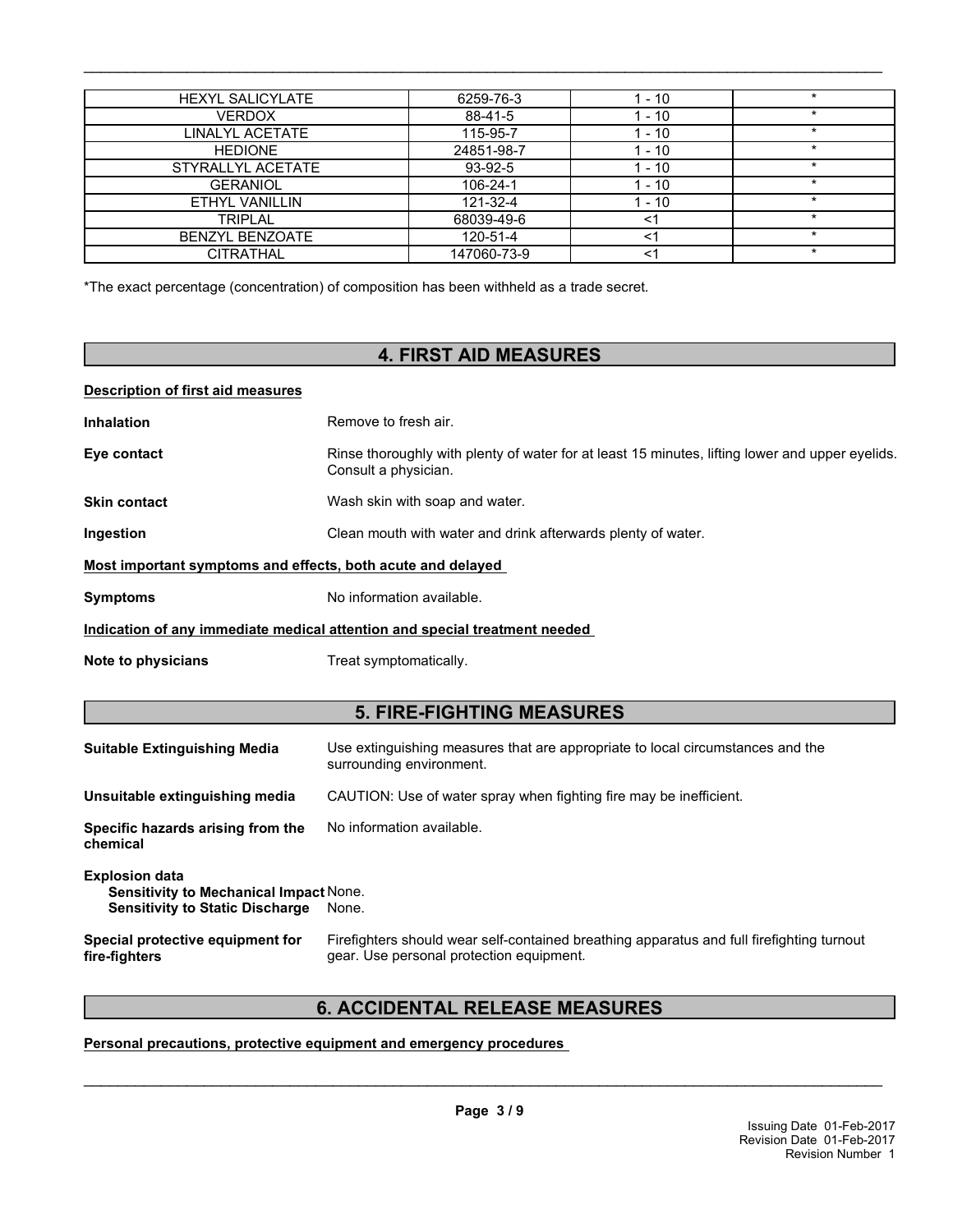| <b>Personal precautions</b>                          | Ensure adequate ventilation.                                                         |  |
|------------------------------------------------------|--------------------------------------------------------------------------------------|--|
| <b>Environmental precautions</b>                     |                                                                                      |  |
| <b>Environmental precautions</b>                     | See Section 12 for additional Ecological Information.                                |  |
| Methods and material for containment and cleaning up |                                                                                      |  |
| <b>Methods for containment</b>                       | Prevent further leakage or spillage if safe to do so.                                |  |
| Methods for cleaning up                              | Pick up and transfer to properly labeled containers.                                 |  |
| <b>Prevention of secondary hazards</b>               | Clean contaminated objects and areas thoroughly observing environmental regulations. |  |

### **7. HANDLING AND STORAGE**

**Precautions for safe handling**

| Advice on safe handling | Handle in accordance with good industrial hygiene and safety practice. |
|-------------------------|------------------------------------------------------------------------|
|-------------------------|------------------------------------------------------------------------|

#### **Conditions for safe storage, including any incompatibilities**

**Storage Conditions** Keep containers tightly closed in a dry, cool and well-ventilated place.

### **8. EXPOSURE CONTROLS/PERSONAL PROTECTION**

#### **Control parameters**

**Exposure Limits** The following ingredients are the only ingredients of the product above the cut-off level (or level that contributes to the hazard classification of the mixture) which have an exposure limit applicable in the region for which this safety data sheet is intended or other recommended limit. At this time, the other relevant constituents have no known exposure limits from the sources listed here.

#### **Appropriate engineering controls**

| <b>Engineering controls</b>           | <b>Showers</b><br>Eyewash stations<br>Ventilation systems.                                                                                                                  |
|---------------------------------------|-----------------------------------------------------------------------------------------------------------------------------------------------------------------------------|
|                                       | Individual protection measures, such as personal protective equipment                                                                                                       |
| Eye/face protection                   | No special protective equipment required.                                                                                                                                   |
| Skin and body protection              | No special protective equipment required.                                                                                                                                   |
| <b>Respiratory protection</b>         | No protective equipment is needed under normal use conditions. If exposure limits are<br>exceeded or irritation is experienced, ventilation and evacuation may be required. |
| <b>General hygiene considerations</b> | Handle in accordance with good industrial hygiene and safety practice.<br>Ш.                                                                                                |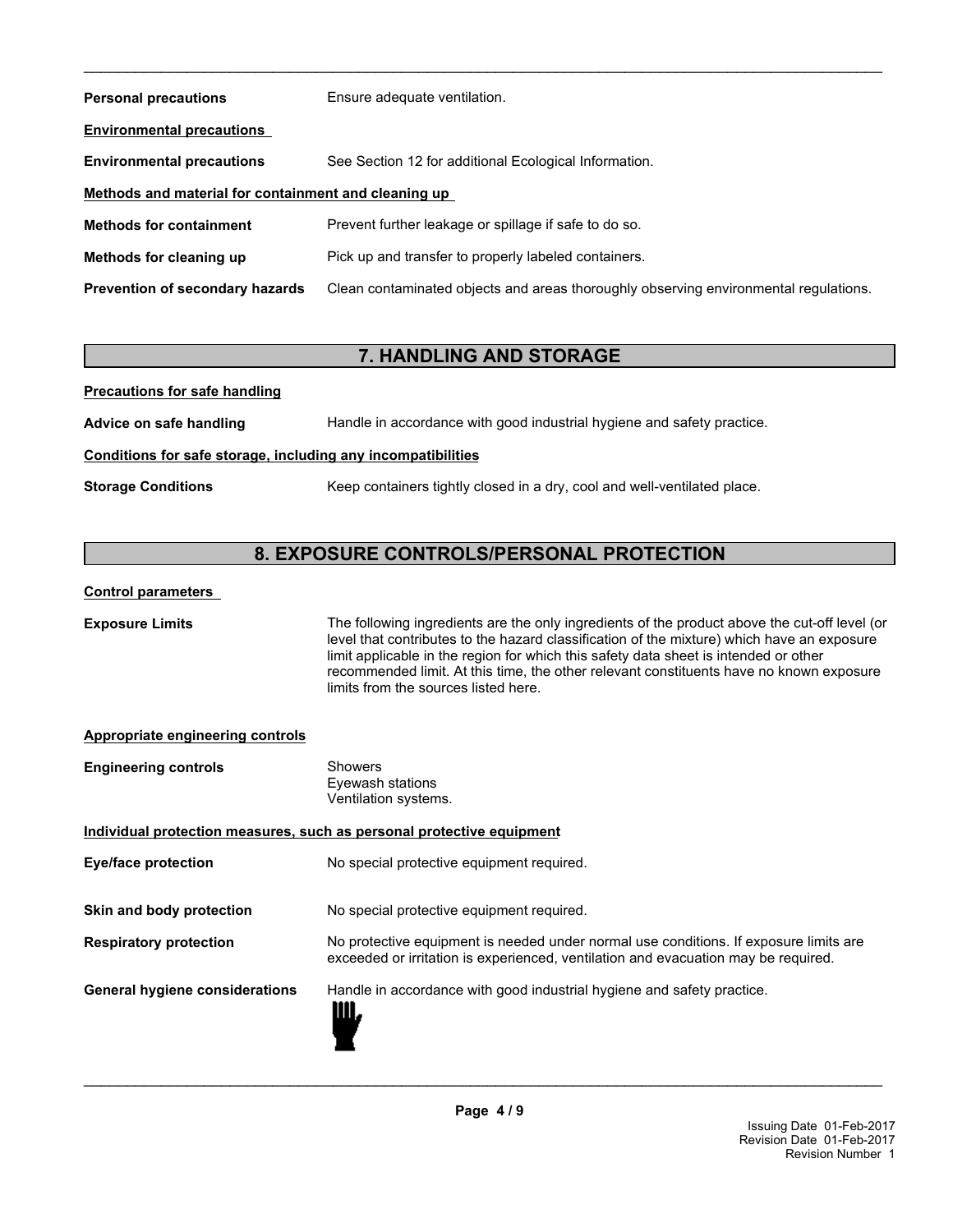### **9. PHYSICAL AND CHEMICAL PROPERTIES**

\_\_\_\_\_\_\_\_\_\_\_\_\_\_\_\_\_\_\_\_\_\_\_\_\_\_\_\_\_\_\_\_\_\_\_\_\_\_\_\_\_\_\_\_\_\_\_\_\_\_\_\_\_\_\_\_\_\_\_\_\_\_\_\_\_\_\_\_\_\_\_\_\_\_\_\_\_\_\_\_\_\_\_\_\_\_\_\_\_\_\_\_\_

## **Information on basic physical and chemical properties**

**Physical State @20°C** liquid<br> **Appearance Clear liquid** Clear liquid Appearance **Odor** Characteristic **Color Color Light Yellow Odor threshold**<br> **Specific gravity**<br> **C.9525-0.9725 Specific gravity Refractive Index** 1.4955-1.5155

**Property Values pH** No data available **Melting point / freezing point** No data available<br>**Boiling point / boiling range**  $\rightarrow$  35 °C / 95 °F **Boiling point / boiling range Flash point**<br> **Evaporation rate**<br> **Evaporation rate**<br> **Evaporation rate Evaporation rate No data available**<br> **Elammability (solid. gas)** No data available **Flammability (solid, gas) Flammability Limit in Air Upper flammability limit:** No data available

**Lower flammability limit:** No data available

**Explosive properties**<br> **Oxidizing properties**<br>
No information available **Oxidizing properties Softening point No information available**<br> **Molecular weight No information available VOC Content (%)**<br> **Density VALUE** Mo information available<br>
No information available **Bulk density** No information available **Vapor pressure** No data available **Vapor density**<br> **Relative density**<br> **Relative density**<br> **No data available Relative density No data available**<br> **Water solubility No data available Water solubility Solubility in other solvents** No data available **Partition coefficient** No data available<br> **Autoignition temperature** No data available **Autoignition temperature** No data available<br> **Decomposition temperature** No data available **Decomposition temperature Kinematic viscosity** No data available **Dynamic viscosity**

**No information available No information available** No data available

### **10. STABILITY AND REACTIVITY**

| <b>Reactivity</b>                  | No information available.                 |
|------------------------------------|-------------------------------------------|
| <b>Chemical stability</b>          | Stable under normal conditions.           |
| Possibility of hazardous reactions | None under normal processing.             |
| <b>Conditions to avoid</b>         | None known based on information supplied. |
| Incompatible materials             | None known based on information supplied. |
|                                    |                                           |

**Hazardous decomposition products** None known based on information supplied.

### **11. TOXICOLOGICAL INFORMATION**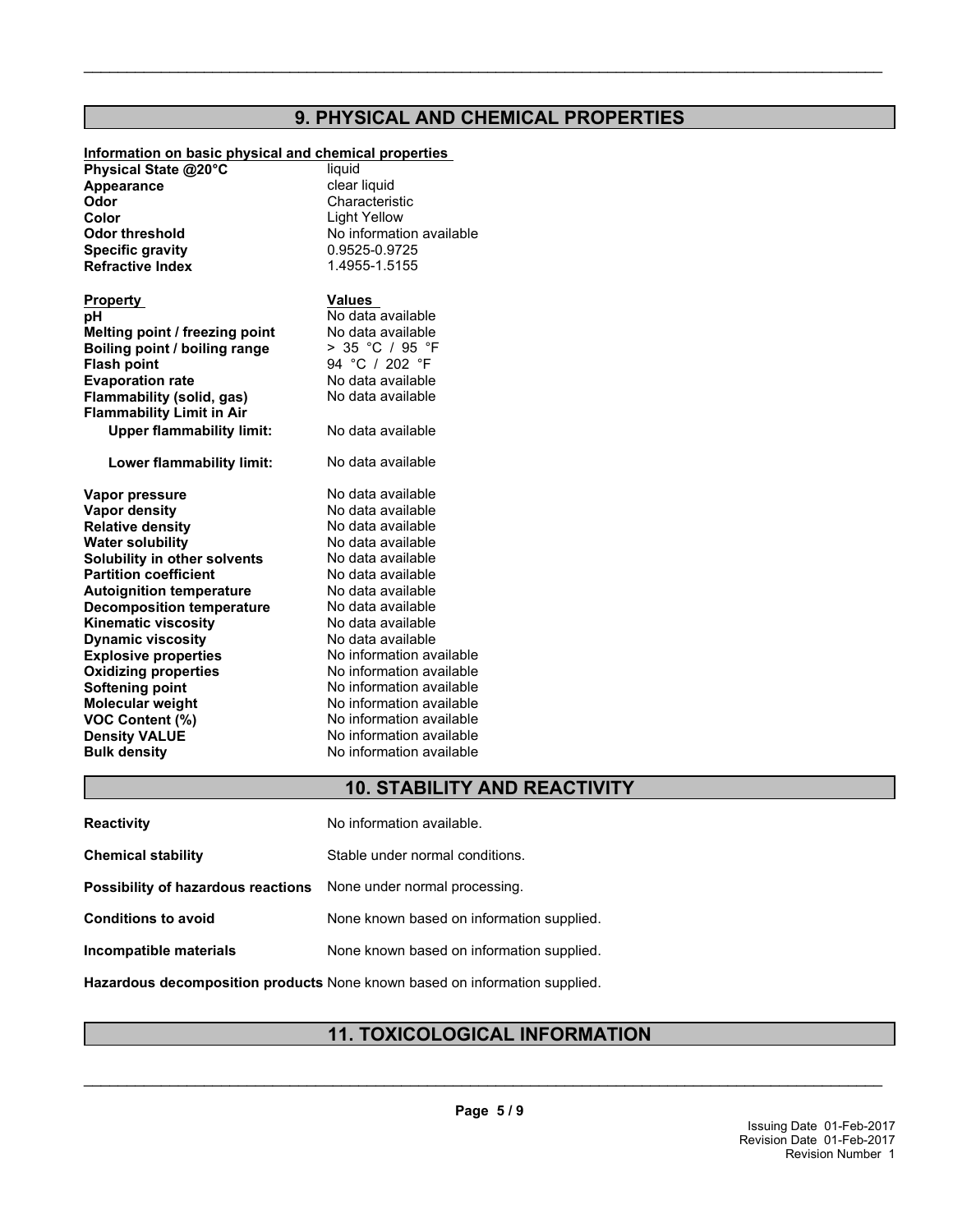#### **Information on likely routes of exposure**

| <b>Product Information</b>                                                                 |                                                                                          |                                                                    |            |  |
|--------------------------------------------------------------------------------------------|------------------------------------------------------------------------------------------|--------------------------------------------------------------------|------------|--|
| <b>Inhalation</b>                                                                          |                                                                                          | Specific test data for the substance or mixture is not available.  |            |  |
| Eye contact                                                                                |                                                                                          | Specific test data for the substance or mixture is not available.  |            |  |
| <b>Skin contact</b>                                                                        |                                                                                          | Specific test data for the substance or mixture is not available.  |            |  |
| Ingestion                                                                                  |                                                                                          | Specific test data for the substance or mixture is not available.  |            |  |
| Information on toxicological effects                                                       |                                                                                          |                                                                    |            |  |
| <b>Symptoms</b>                                                                            | No information available.                                                                |                                                                    |            |  |
| <b>Numerical measures of toxicity</b>                                                      |                                                                                          |                                                                    |            |  |
| <b>Acute toxicity</b>                                                                      |                                                                                          | Specific test data for the substance or mixture are not available. |            |  |
|                                                                                            |                                                                                          |                                                                    |            |  |
| Delayed and immediate effects as well as chronic effects from short and long-term exposure |                                                                                          |                                                                    |            |  |
| <b>Skin corrosion/irritation</b>                                                           | No information available.                                                                |                                                                    |            |  |
| Serious eye damage/eye irritation                                                          | No information available.                                                                |                                                                    |            |  |
| <b>Respiratory or skin sensitization</b>                                                   | No information available.                                                                |                                                                    |            |  |
| <b>Germ cell mutagenicity</b>                                                              | No information available.                                                                |                                                                    |            |  |
| Carcinogenicity                                                                            | No information available.                                                                |                                                                    |            |  |
|                                                                                            | The table below indicates whether each agency has listed any ingredient as a carcinogen. |                                                                    |            |  |
| Chemical name                                                                              | <b>ACGIH</b>                                                                             | <b>IARC</b>                                                        | <b>NTP</b> |  |
| $\sim$ $\sim$ $\sim$ $\sim$ $\sim$ $\sim$ $\sim$                                           |                                                                                          | $C_{\text{max}}$                                                   |            |  |

\_\_\_\_\_\_\_\_\_\_\_\_\_\_\_\_\_\_\_\_\_\_\_\_\_\_\_\_\_\_\_\_\_\_\_\_\_\_\_\_\_\_\_\_\_\_\_\_\_\_\_\_\_\_\_\_\_\_\_\_\_\_\_\_\_\_\_\_\_\_\_\_\_\_\_\_\_\_\_\_\_\_\_\_\_\_\_\_\_\_\_\_\_

| Chemical name                 | <b>ACGIH</b>              | <b>IARC</b>               | <b>NTP</b>               | <b>OSHA</b> |
|-------------------------------|---------------------------|---------------------------|--------------------------|-------------|
| <b>COUMARIN</b>               | $\overline{\phantom{0}}$  | Group 3                   | $\overline{\phantom{0}}$ |             |
| $91 - 64 - 5$                 |                           |                           |                          |             |
| <b>Reproductive toxicity</b>  | No information available. |                           |                          |             |
| <b>STOT - single exposure</b> |                           | No information available. |                          |             |
| STOT - repeated exposure      |                           | No information available. |                          |             |
| <b>Aspiration hazard</b>      |                           | No information available. |                          |             |
|                               |                           |                           |                          |             |

### **12. ECOLOGICAL INFORMATION**

**Ecotoxicity** The environmental impact of this product has not been fully investigated.

- **Persistence and degradability** No information available.
- **Bioaccumulation** There is no data for this product.
- **Other adverse effects** No information available.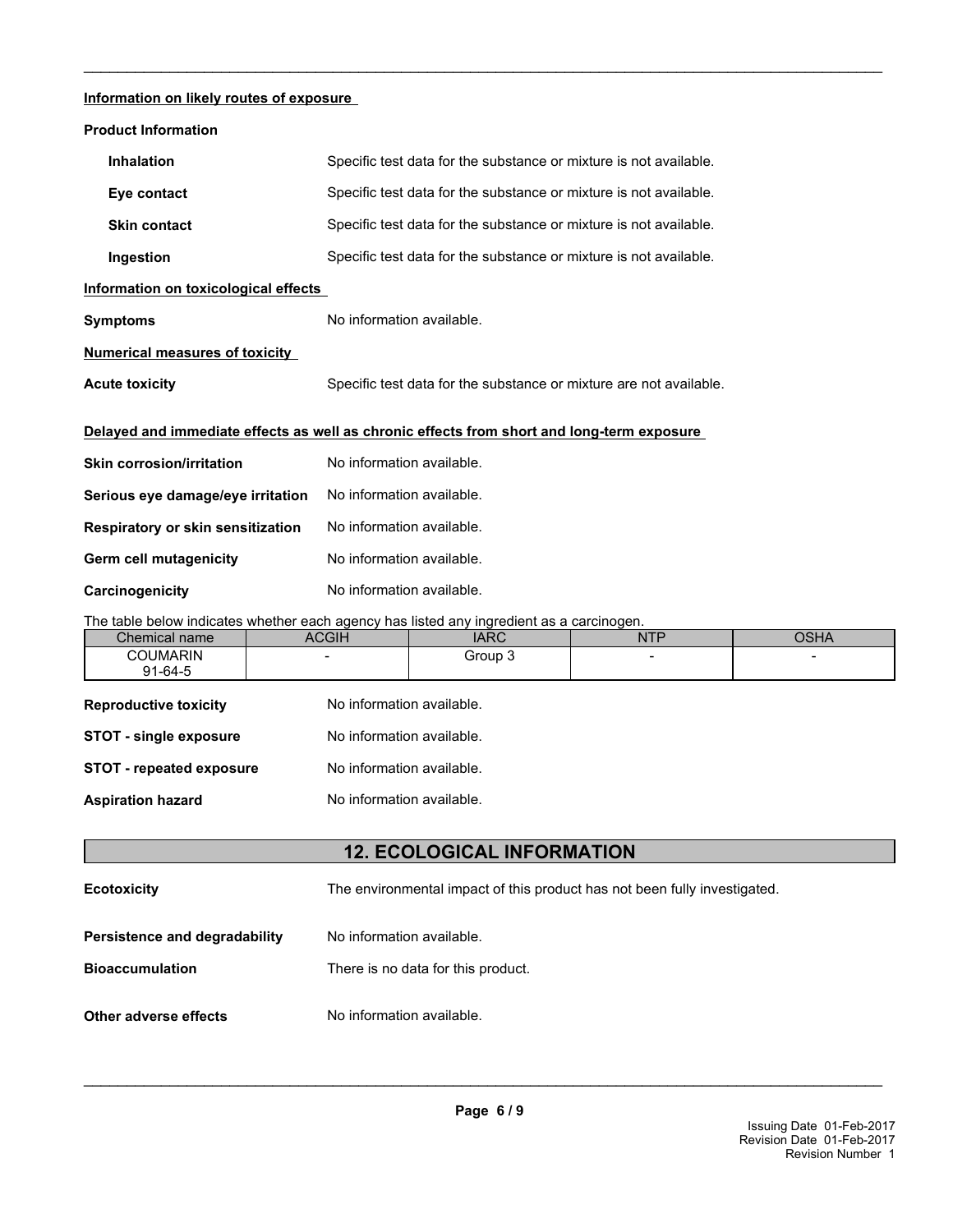| <b>13. DISPOSAL CONSIDERATIONS</b>                                                                                                                                                                                                        |                                                                                                                                                                                                                             |  |
|-------------------------------------------------------------------------------------------------------------------------------------------------------------------------------------------------------------------------------------------|-----------------------------------------------------------------------------------------------------------------------------------------------------------------------------------------------------------------------------|--|
| <b>Waste treatment methods</b>                                                                                                                                                                                                            |                                                                                                                                                                                                                             |  |
| Waste from residues/unused<br>products                                                                                                                                                                                                    | Dispose of in accordance with local regulations. Dispose of waste in accordance with<br>environmental legislation.                                                                                                          |  |
| <b>Contaminated packaging</b>                                                                                                                                                                                                             | Do not reuse empty containers.                                                                                                                                                                                              |  |
|                                                                                                                                                                                                                                           | <b>14. TRANSPORT INFORMATION</b>                                                                                                                                                                                            |  |
| DOT                                                                                                                                                                                                                                       | Not regulated                                                                                                                                                                                                               |  |
| <b>IATA</b><br>UN/ID no<br><b>Proper Shipping Name</b><br><b>Hazard Class</b><br>Packing group<br><b>ERG Code</b><br><b>Description</b>                                                                                                   | UN3082<br>ENVIRONMENTALLY HAZARDOUS SUBSTANCE, LIQUID, N.O.S.<br>9<br>Ш<br>9L<br>UN3082, Environmentally hazardous substance, liquid, n.o.s. (GALAXOLIDE 50 IPM), 9, III                                                    |  |
| <b>IMDG</b><br>UN/ID no<br><b>Proper Shipping Name</b><br><b>Hazard Class</b><br>Packing group<br>EmS No.<br><b>Special Provisions</b><br><b>Description</b>                                                                              | <b>UN3082</b><br>ENVIRONMENTALLY HAZARDOUS SUBSTANCE, LIQUID, N.O.S.<br>9<br>Ш<br>F-A, S-F<br>274, 335<br>UN3082, Environmentally hazardous substance, liquid, n.o.s.(GALAXOLIDE 50 IPM), 9, III,<br>Marine pollutant       |  |
| <b>ADR</b><br>UN/ID no<br><b>Proper Shipping Name</b><br><b>Hazard Class</b><br>Packing group<br><b>Classification code</b><br><b>Tunnel restriction code</b><br><b>Special Provisions</b><br><b>Description</b><br><b>ADR/RID-Labels</b> | <b>UN3082</b><br>ENVIRONMENTALLY HAZARDOUS SUBSTANCE, LIQUID, N.O.S.<br>9<br>Ш<br>M <sub>6</sub><br>Е<br>274, 335, 601, 375<br>UN3082, Environmentally hazardous substance, liquid, n.o.s. (GALAXOLIDE 50 IPM), 9, III<br>9 |  |
| <b>15. REGULATORY INFORMATION</b>                                                                                                                                                                                                         |                                                                                                                                                                                                                             |  |

| <b>International Inventories</b> |                   |
|----------------------------------|-------------------|
| <b>TSCA</b>                      | Complies          |
| <b>DSL/NDSL</b>                  | Complies          |
| <b>EINECS/ELINCS</b>             | Complies          |
| <b>ENCS</b>                      | No data available |
| <b>IECSC</b>                     | Complies          |
| <b>KECL</b>                      | No data available |
| <b>PICCS</b>                     | Complies          |
| <b>NZIoC</b>                     | No data available |
| <b>AICS</b>                      | No data available |
| TCSI                             | Complies          |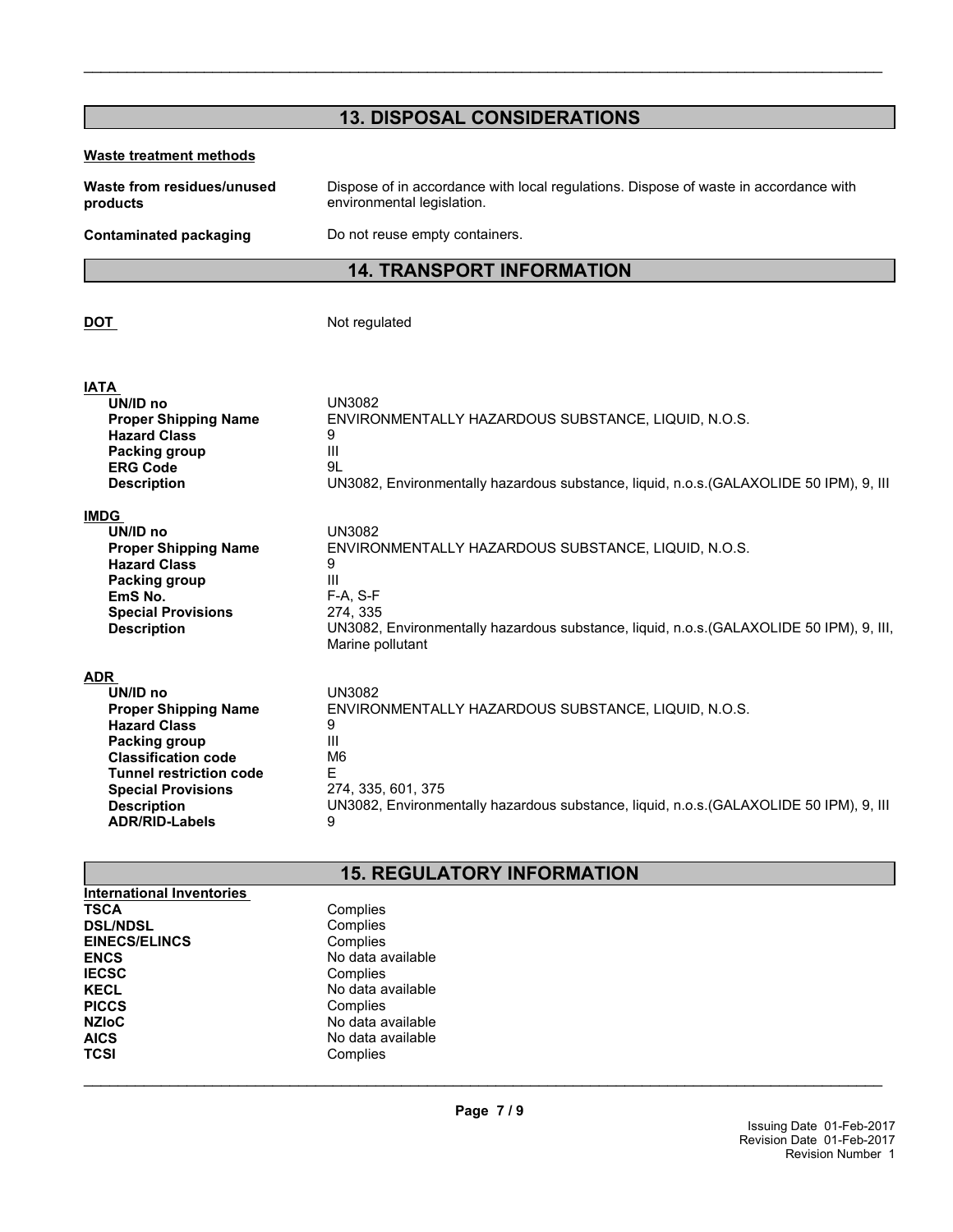#### **Legend:**

**TSCA** - United States Toxic Substances Control Act Section 8(b) Inventory

**DSL/NDSL** - Canadian Domestic Substances List/Non-Domestic Substances List

**EINECS/ELINCS** - European Inventory of Existing Chemical Substances/European List of Notified Chemical Substances

\_\_\_\_\_\_\_\_\_\_\_\_\_\_\_\_\_\_\_\_\_\_\_\_\_\_\_\_\_\_\_\_\_\_\_\_\_\_\_\_\_\_\_\_\_\_\_\_\_\_\_\_\_\_\_\_\_\_\_\_\_\_\_\_\_\_\_\_\_\_\_\_\_\_\_\_\_\_\_\_\_\_\_\_\_\_\_\_\_\_\_\_\_

**ENCS** - Japan Existing and New Chemical Substances

**IECSC** - China Inventory of Existing Chemical Substances

**KECL** - Korean Existing and Evaluated Chemical Substances

**PICCS** - Philippines Inventory of Chemicals and Chemical Substances

**NZIoC** - New Zealand Inventory of Chemicals

**AICS** - Australian Inventory of Chemical Substances

**TCSI** - Taiwan Chemical Substance Inventory

#### **US Federal Regulations**

#### **SARA 313**

Section 313 of Title III of the Superfund Amendments and Reauthorization Act of 1986 (SARA). This product does not contain any chemicals which are subject to the reporting requirements of the Act and Title 40 of the Code of Federal Regulations, Part 372.

#### **SARA 311/312 Hazard Categories**

| Acute health hazard               | Yes |
|-----------------------------------|-----|
| <b>Chronic Health Hazard</b>      | Yes |
| Fire hazard                       | No  |
| Sudden release of pressure hazard | No  |
| <b>Reactive Hazard</b>            | No  |

#### **CWA (Clean Water Act)**

This product does not contain any substances regulated as pollutants pursuant to the Clean Water Act (40 CFR 122.21 and 40 CFR 122.42).

#### **CERCLA**

This material, as supplied, does not contain any substances regulated as hazardous substances under the Comprehensive Environmental Response Compensation and Liability Act (CERCLA) (40 CFR 302) or the Superfund Amendments and Reauthorization Act (SARA) (40 CFR 355). There may be specific reporting requirements at the local, regional, or state level pertaining to releases of this material.

#### **US State Regulations**

#### **California Proposition 65**

This product does not contain any Proposition 65 chemicals.

#### **U.S. State Right-to-Know Regulations**

**US State Regulations** This product does not contain any substances regulated by state right-to-know regulations

#### **U.S. EPA Label Information**

**EPA Pesticide Registration Number** Not applicable

### **16. OTHER INFORMATION, INCLUDING DATE OF PREPARATION OF THE LAST REVISION**